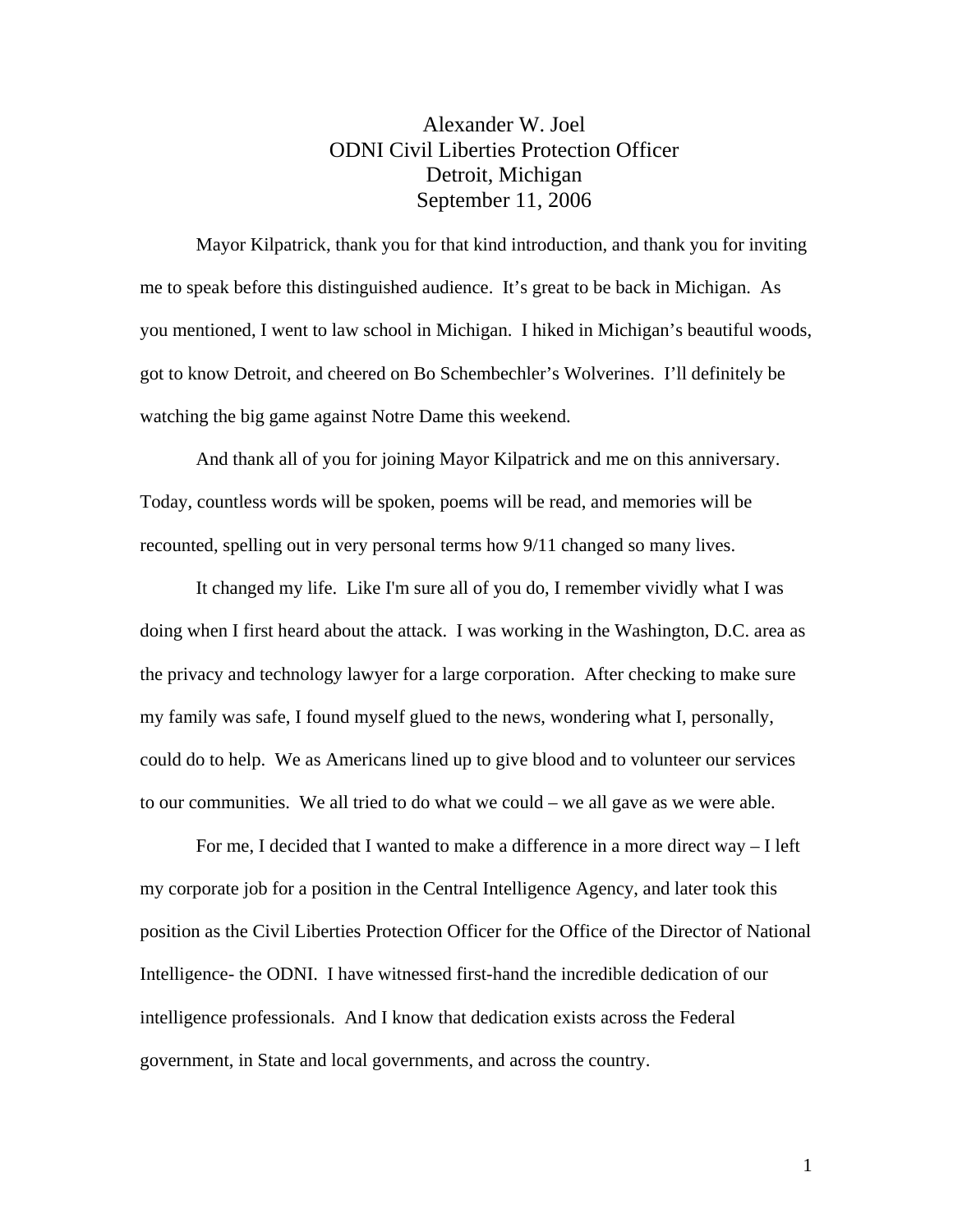As we remember 9/11, we must also take stock of where we are today and where we need to go. America is better protected today than it was five years ago. We are better organized. We have improved our capabilities. We are sharing more information with those who need it to protect our country. At the Federal level we are building a more robust information sharing capability with a greater capacity for coordinated action with our State and local partners. Ambassador Negroponte – the Director of National Intelligence - is firmly committed to this important task.

But much work remains to be done and we must do it in partnership with you. Successful counterterrorism efforts require that Federal, State, tribal, local, and private sector entities effectively share information so that we can better prevent, respond to and recover from a possible terrorist attack. Many of you have already been working on these important issues, and more of such work lies ahead.

As we do this important work, we must always keep in mind the fundamental importance of protecting privacy and civil liberties. Our country is defined not just by the borders that circumscribe us on a map, or by the cities and towns within those borders, or by our vast and diverse citizenry. They are all part of the mosaic. But what defines us as a nation, what makes us uniquely American – is our Constitution.

The men and women I am privileged to work with in the intelligence community share a commitment to bedrock constitutional principles and to the rule of law. I am proud as an American, and as someone sworn to uphold the Constitution – to witness that commitment.

I take that commitment personally. I'm the son of immigrants – my mother is from Korea, and my father is a German Jew whose parents fled the Holocaust to the only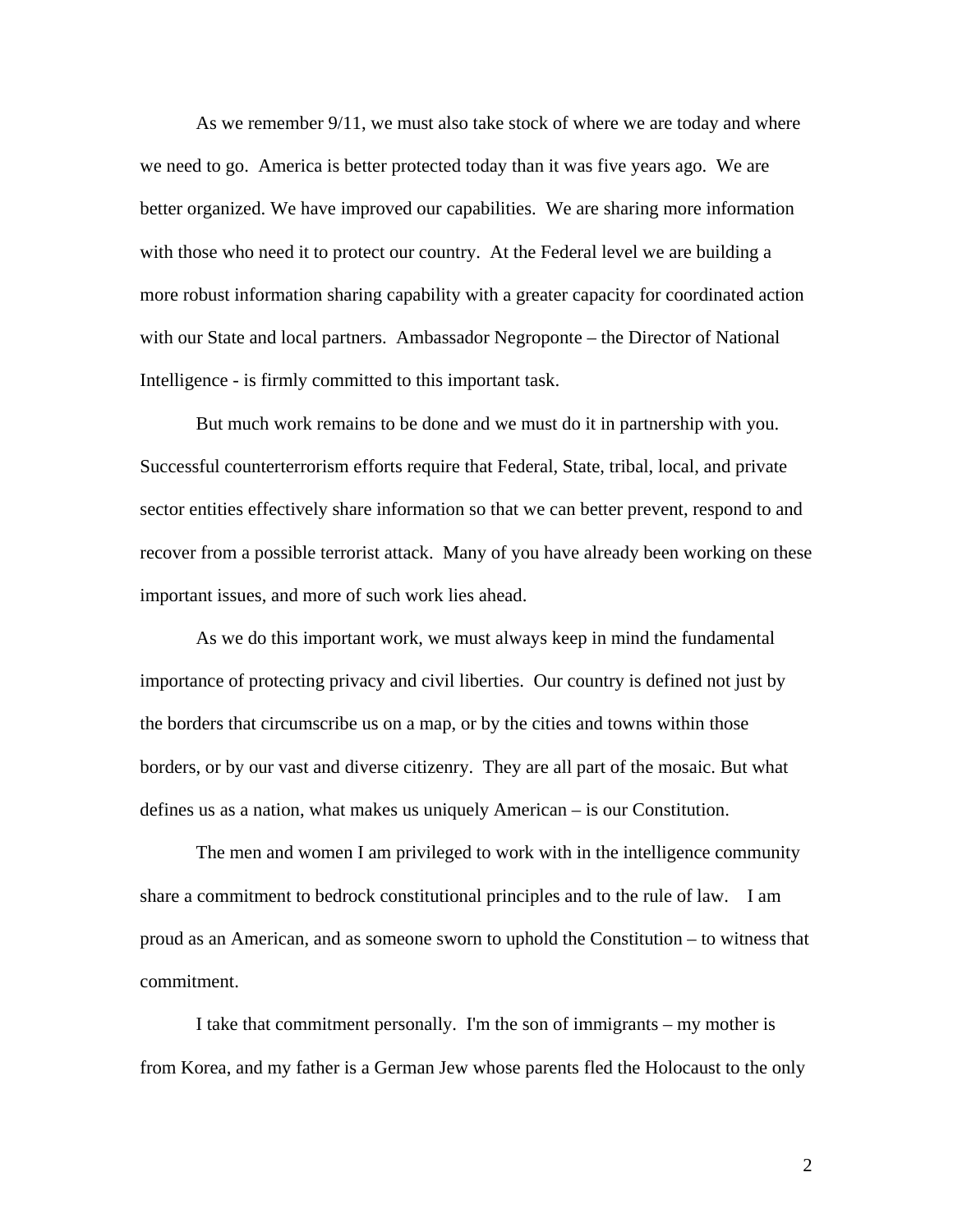country that would accept them – Egypt. Respect for religious freedom and diversity is part of my DNA. As the Civil Liberties Protection Officer for the ODNI, it's a respect that I work to reinforce in everything we do.

And I know that my newly hired deputy for Civil Liberties, Tim Edgar, is equally committed to this work. He is a former national security lawyer and lobbyist for the American Civil Liberties Union. Some were surprised that the intelligence community would welcome someone from the ACLU, but I believed his perspective was a fundamentally important one, and Ambassador Negroponte agreed. He is doing this job for the same reason I am – to help keep our country both safe and free.

But, I'll admit, when I tell people what I do for a living – ensuring the preservation of civil liberties and privacy in American intelligence – and then tell them that I have a staff of three, including me, some wonder if the job can be done. On its face, it sounds like a daunting job, and if it were just the three of us, it would be overwhelming. But we are joined with many dedicated career professionals who oversee the work of the federal agencies that are engaged in our national and homeland security efforts – including general counsels, inspectors general, the judge advocate general corps in the military services and the other civil liberties and privacy officers in the federal government – who form the backbone of what I call the "civil liberties infrastructure." We are subject to oversight by Congress, a co-equal branch of government. And state and local governments have their own mechanisms for protecting civil liberties and conducting oversight.

When Mayor Kilpatrick was sworn in for his second term last January, he took an oath, and it's an oath that many of us in this room – that all government employees – have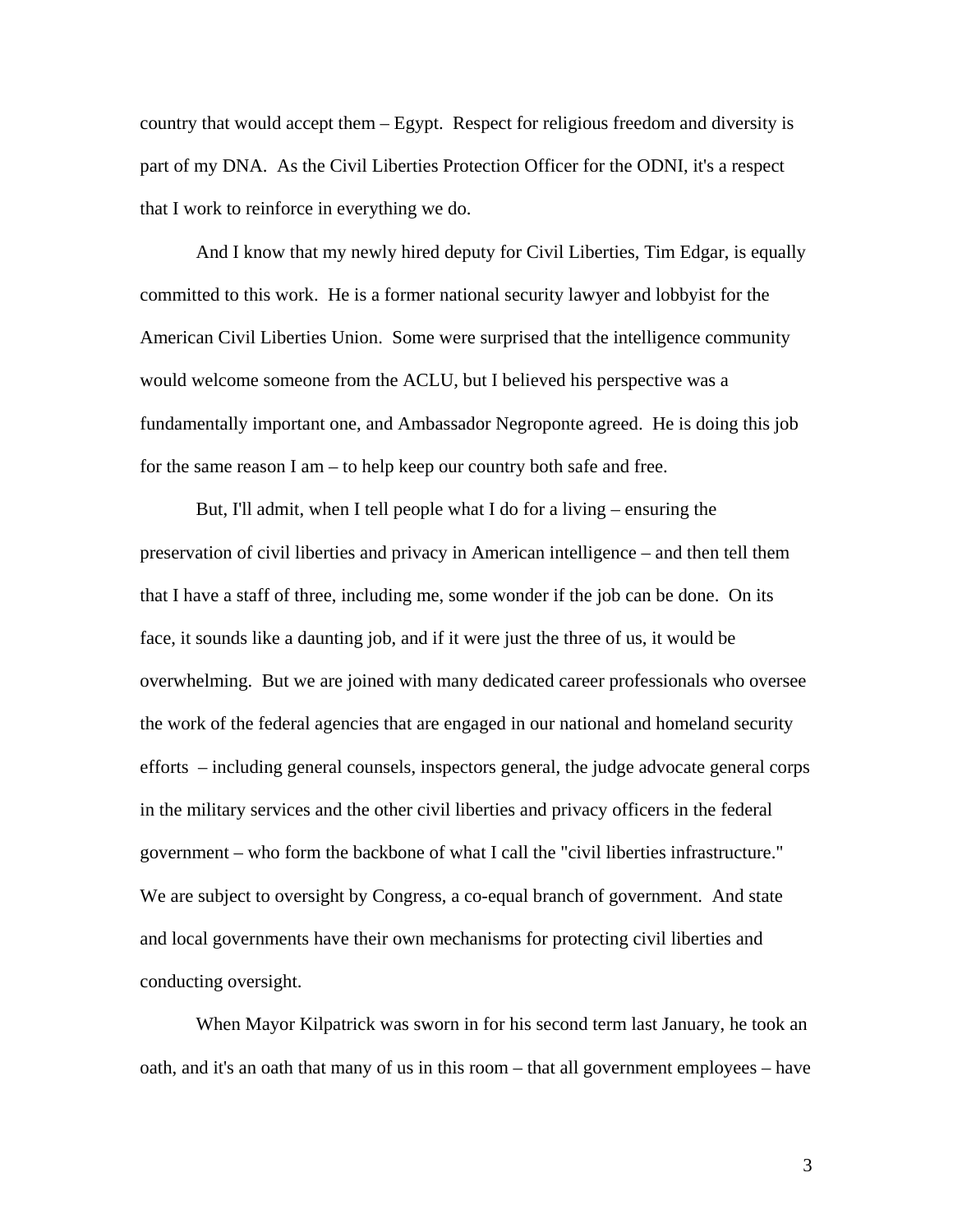taken: an oath to support and defend the Constitution of the United States. I keep mine right here  $-1$ 've pasted it to the front page of the Constitution that I carry with me every day. I have it with me to serve as a physical reminder of what it is that I'm here to  $do$ what it is that *we're all* here to do: "I do solemnly swear that I will support and defend the Constitution of the United States." The *Constitution* – not the property of the United States, not the borders of the United States, not even the people of the United States – but the *Constitution* of the United States. Put simply, my job is shared not just by the civil liberties infrastructure I just mentioned, but by every person who has taken that oath.

When Congress created the ODNI, it knew that a dedication to privacy and civil liberties had to be at the heart of our organization: it had to be an organic part of the way we do business. In addition to my job, Congress created the Privacy and Civil Liberties Oversight Board, which provides civil liberties advice and oversight on all federal counterterrorism operations. And Congress required that guidelines be established to protect privacy and civil liberties in information sharing.

Improving how we share information is at the heart of our efforts to prevent another 9/11. Both the President and Congress have required that we develop and maintain a commitment to information sharing. This requirement responds to a key lesson from many of the investigations and studies conducted after 9/11: that we did not "connect the dots". We had important information in our hands, but not the *right* information in the *right* hands. To fix that, the law that created the ODNI also mandated an "information sharing environment" – an approach to facilitate information sharing between and among federal, state, and local agencies, the private sector, and foreign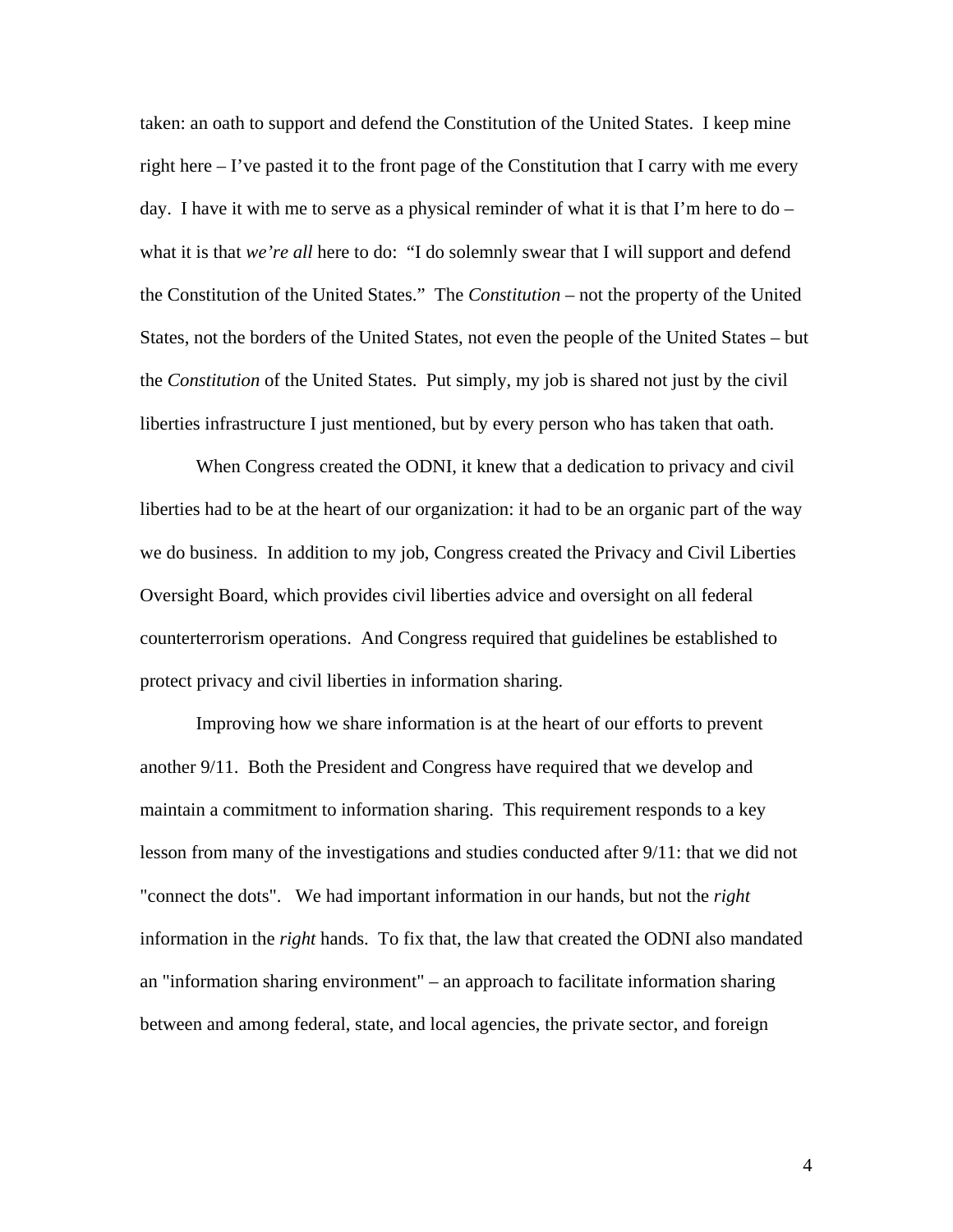allies. In March of this year, the President appointed Ambassador McNamara as the Program Manager to lead that effort

At the Federal level, we're making information sharing a natural part of our work by coordinating more closely with our state and local partners – the boots on the ground – who better understand local realities and are certainly more expert in regional issues than we are in Washington. For all of you in the front lines to best do your jobs, we need to give you better access to timely, actionable information. On the other side of that coin, we realize that *you* have information that may prove valuable to the Federal government. With information sharing, we're giving the people charged with keeping our country safe the ability to make connections that they otherwise might not have seen – we are enabling people to connect the dots.

I commend Mayor Kilpatrick and other leaders here for their work to organize to better share terrorism information. State and local fusion centers are key to the two-way flow of threat information and will greatly enhance our ability to share critical information between the Federal government and our partners at the State and local level. Regional fusion centers will enable states, regions, and cities to combine their considerable resources and expertise, creating a whole that is greater than the sum of its parts.

 Sharing more information, though, can present a double-edged sword: in working together, we are able to access more and better intelligence from the local to the national levels, but we have to be vigilant in what we do with it, and how we do it.

It's not always obvious how to both protect the country from physical attack and safeguard privacy and civil liberties. We must worry about dispersed, agile, and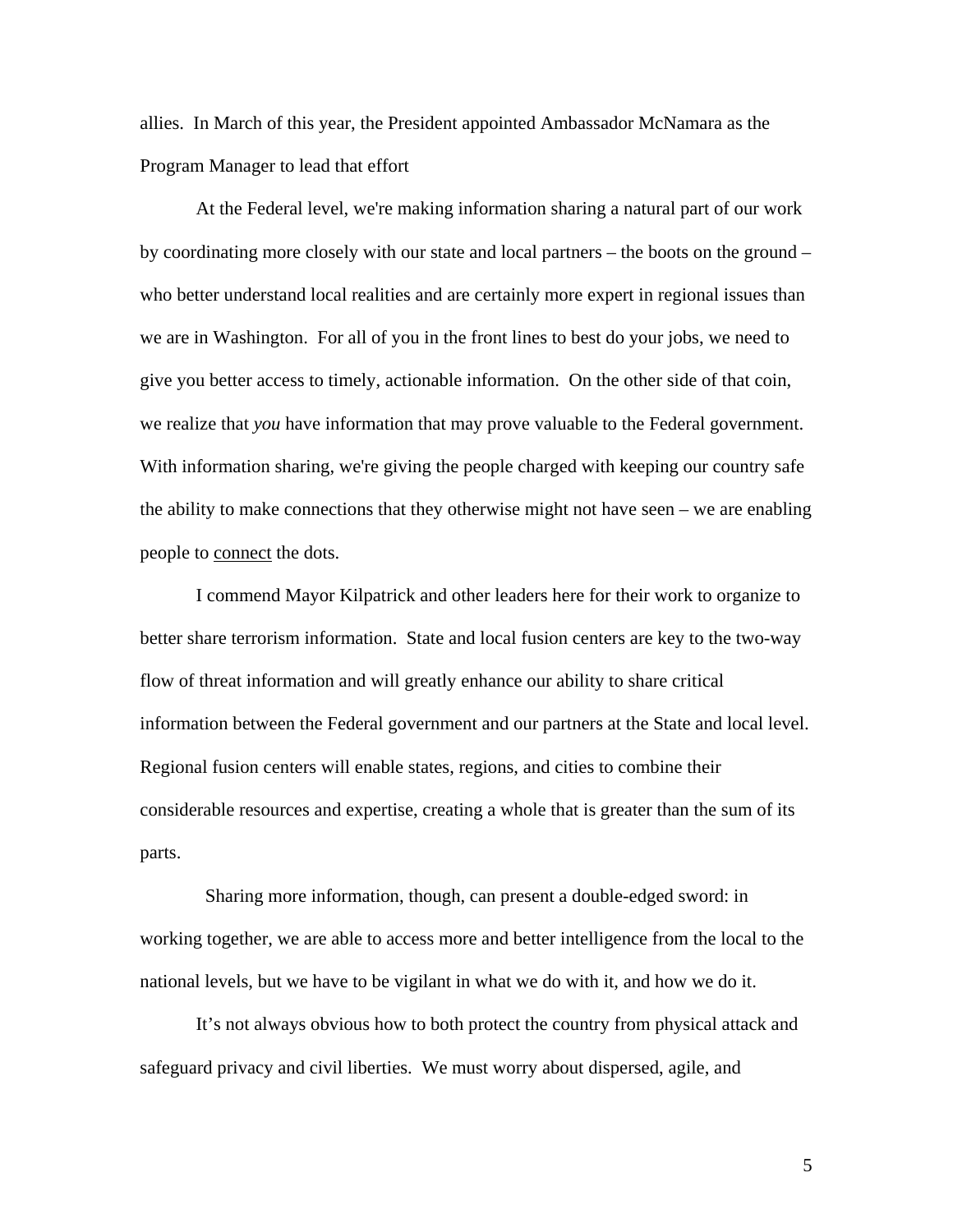technologically savvy enemies doing their best to do us grave harm. How do we find them, while remaining true to our principles? How do we share more information, while also protecting privacy? How do we keep ourselves both safe and free?

People talk of safety and freedom - security and liberty - as a balance, and worry that if you have more of one, you necessarily have less of the other. I think of it this way – if we add more to the security side of the scale, we have to do things differently on the other side to safeguard our liberties, to keep the scale balanced.

It's tempting to think that keeping that scale balanced is a brand new challenge, that we must start on a blank slate and come up with answers for the first time. But just as I am not alone in protecting civil liberties, history shows that our generation is not the first in facing these challenges. Just look at the Constitution itself. Its preamble lays out this challenge plainly – the Constitution was ordained and established in order to "provide for the common defense" and to "secure the Blessings of Liberty to ourselves and our Posterity." The Constitution is here to do both – provide for our defense and safeguard our liberty.

History also shows that no person – and no organization – is perfect. We faced this challenge - how to keep ourselves both safe and free - in the 1970's, when we developed rules for the conduct of intelligence activities following the abuses that were investigated by Congress in that era. Each President since then has kept those rules in effect. Those rules require that we pursue our mission in a "vigorous, innovative, and responsible manner that is consistent with applicable law and the Constitution and respectful of the principles upon which this country was founded." Adhering to those rules has been part of the fabric of the intelligence community.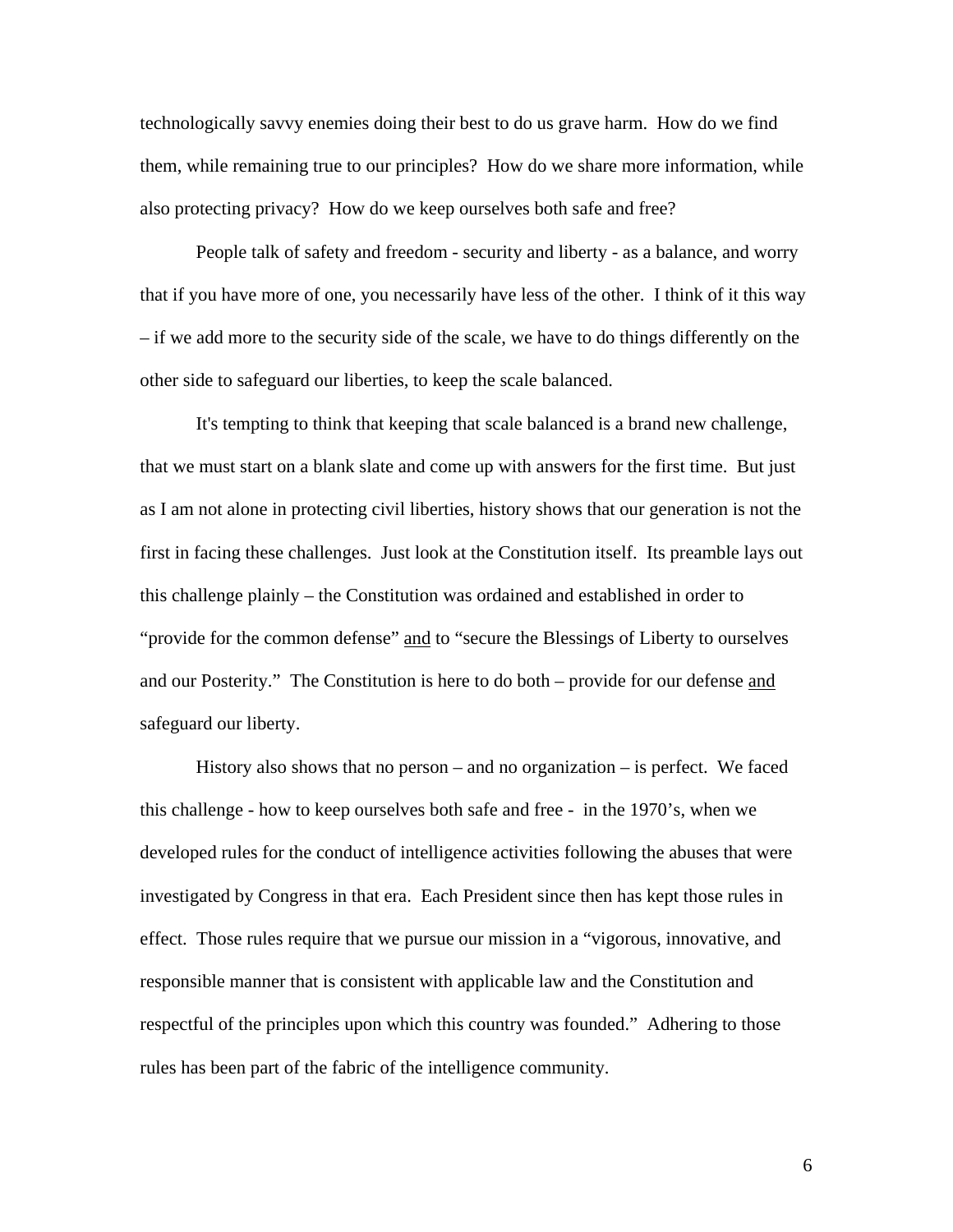So although the task of protecting privacy while sharing information sounds like a new and unique problem, it is not. I know that federal, state and local agencies have for years been focused on protecting privacy when sharing information in the criminal and civil justice systems and between law enforcement agencies. And privacy is the subject of a panoply of federal and state laws and policies, all of which provide real protections – and real guidance – on how to share and protect at the same time.

At the Federal level, we have recently developed recommendations for privacy guidelines for the Information Sharing Environment. This process has been led by my office, the Program Manager's office, and the Department of Justice, with close involvement of the Department of Homeland Security and others. These recommendations establish uniform procedures that Federal agencies must use to implement privacy protections. Under the proposed guidelines, agencies must, among other things, identify any personal information that might be shared, determine whether and how it can be shared under applicable laws and policies, and put in place a process for ensuring that privacy rules are followed, audited and enforced.

We recognize that state and local governments face their own rules and challenges. The guidelines call for engaging with state, local, and tribal governments to develop and implement policies that provide similar protections. It is imperative that we work in partnership to create this trusted environment to both share and safeguard information.

In doing this, we are reinforcing existing partnerships and forging new ones. But our most important partnership is not within the federal government, or even with state and local governments – it is with the American people. It is our most sacred trust. We